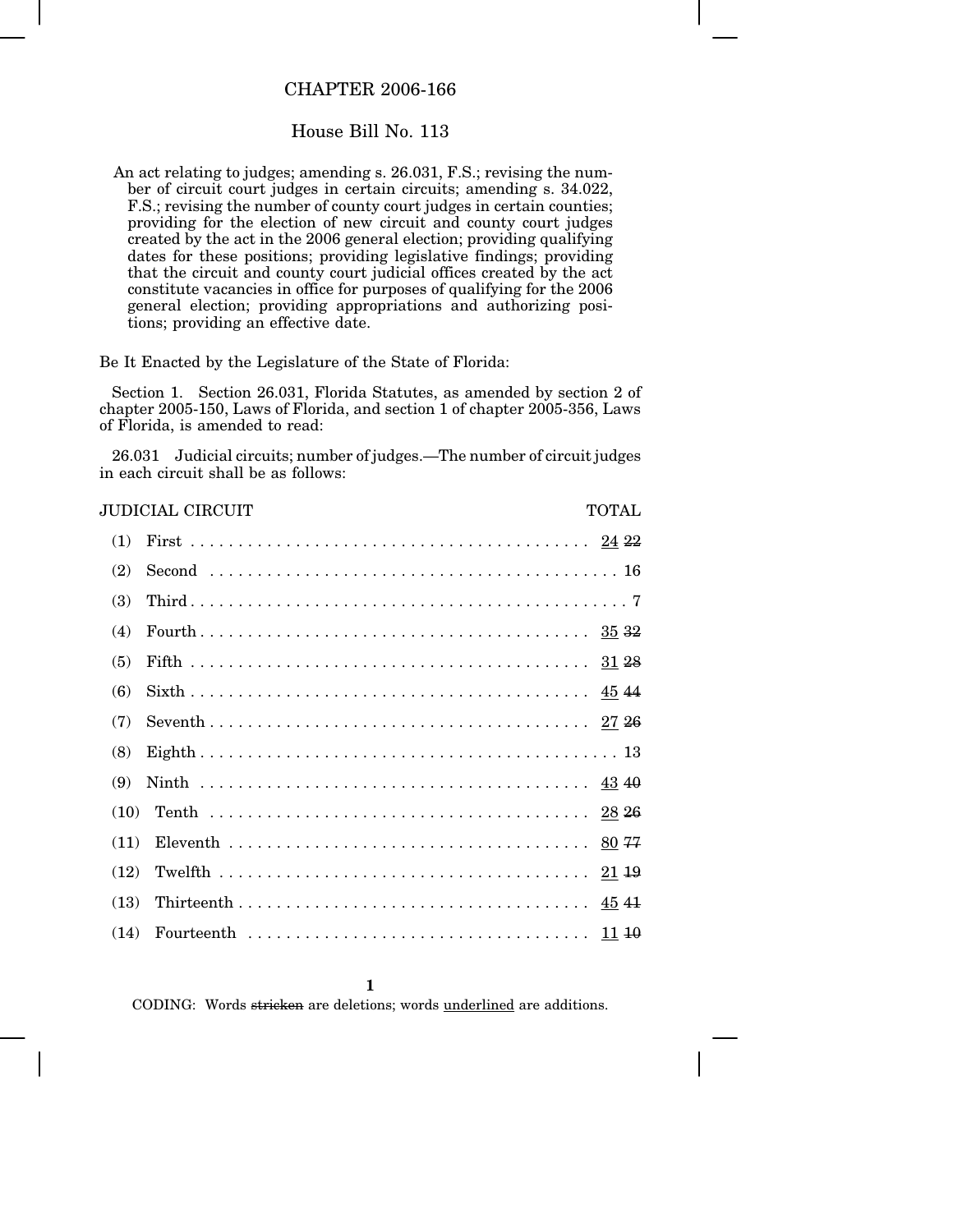Section 2. Section 34.022, Florida Statutes, as amended by section 4 of chapter 2005-150, Laws of Florida, and section 2 of chapter 2005-356, Laws of Florida, is amended to read:

34.022 Number of county court judges for each county.—The number of county court judges in each county shall be as follows:

| COUNTY<br><b>TOTAL</b> |  |  |
|------------------------|--|--|
|                        |  |  |
|                        |  |  |
|                        |  |  |
|                        |  |  |
|                        |  |  |
|                        |  |  |
|                        |  |  |
|                        |  |  |
|                        |  |  |
|                        |  |  |
|                        |  |  |
|                        |  |  |
|                        |  |  |
|                        |  |  |
|                        |  |  |
|                        |  |  |
|                        |  |  |

CODING: Words stricken are deletions; words underlined are additions.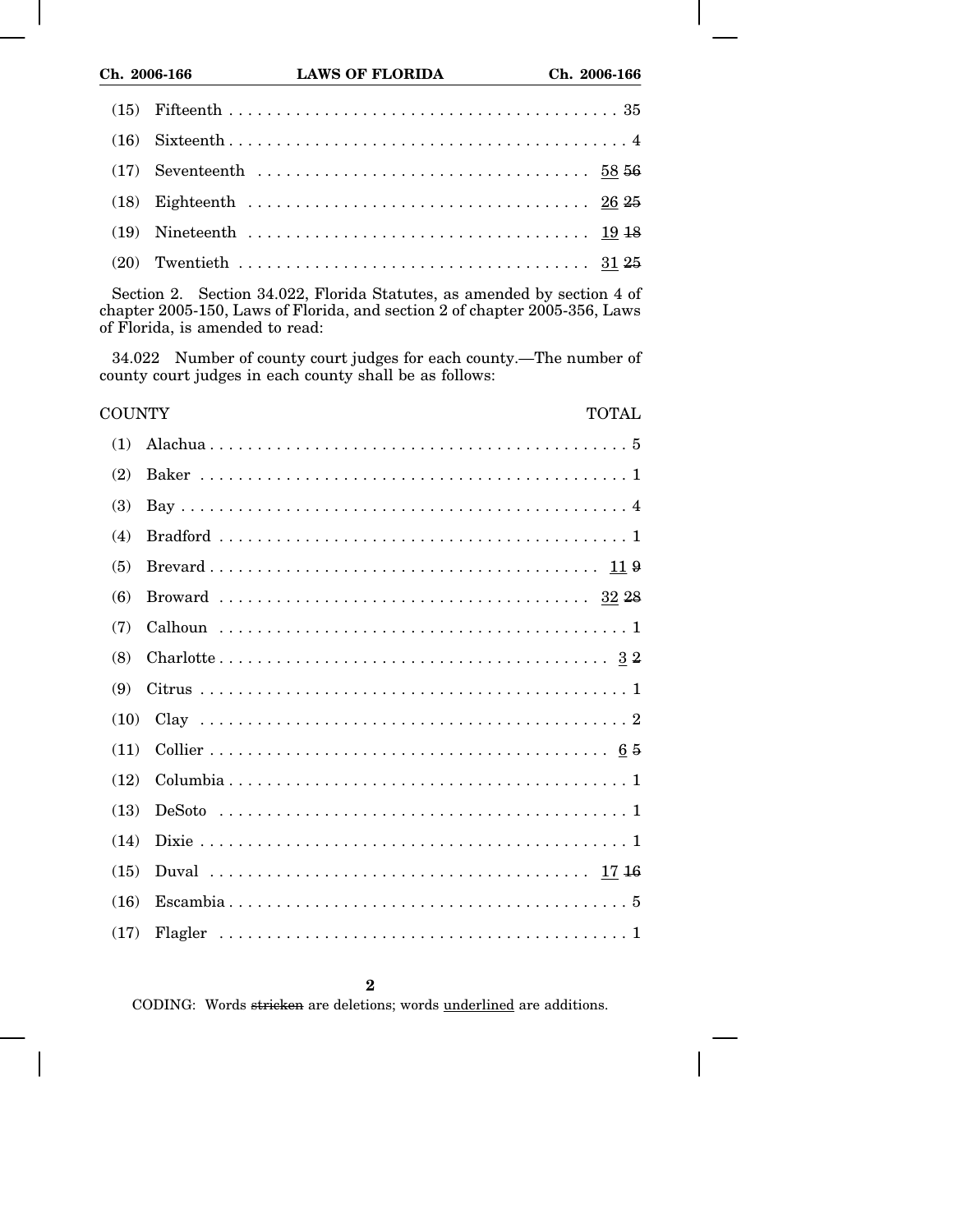| (18) |                   |
|------|-------------------|
| (19) |                   |
| (20) |                   |
| (21) |                   |
| (22) |                   |
| (23) |                   |
| (24) |                   |
| (25) |                   |
| (26) |                   |
| (27) |                   |
| (28) |                   |
| (29) |                   |
| (30) |                   |
| (31) |                   |
| (32) |                   |
| (33) |                   |
| (34) |                   |
| (35) |                   |
| (36) |                   |
| (37) |                   |
| (38) |                   |
| (39) |                   |
| (40) |                   |
| (41) |                   |
| (42) |                   |
| (43) | Miami-Dade  43 42 |
| (44) |                   |
| (45) |                   |

 $\bf{3}$ 

CODING: Words stricken are deletions; words underlined are additions.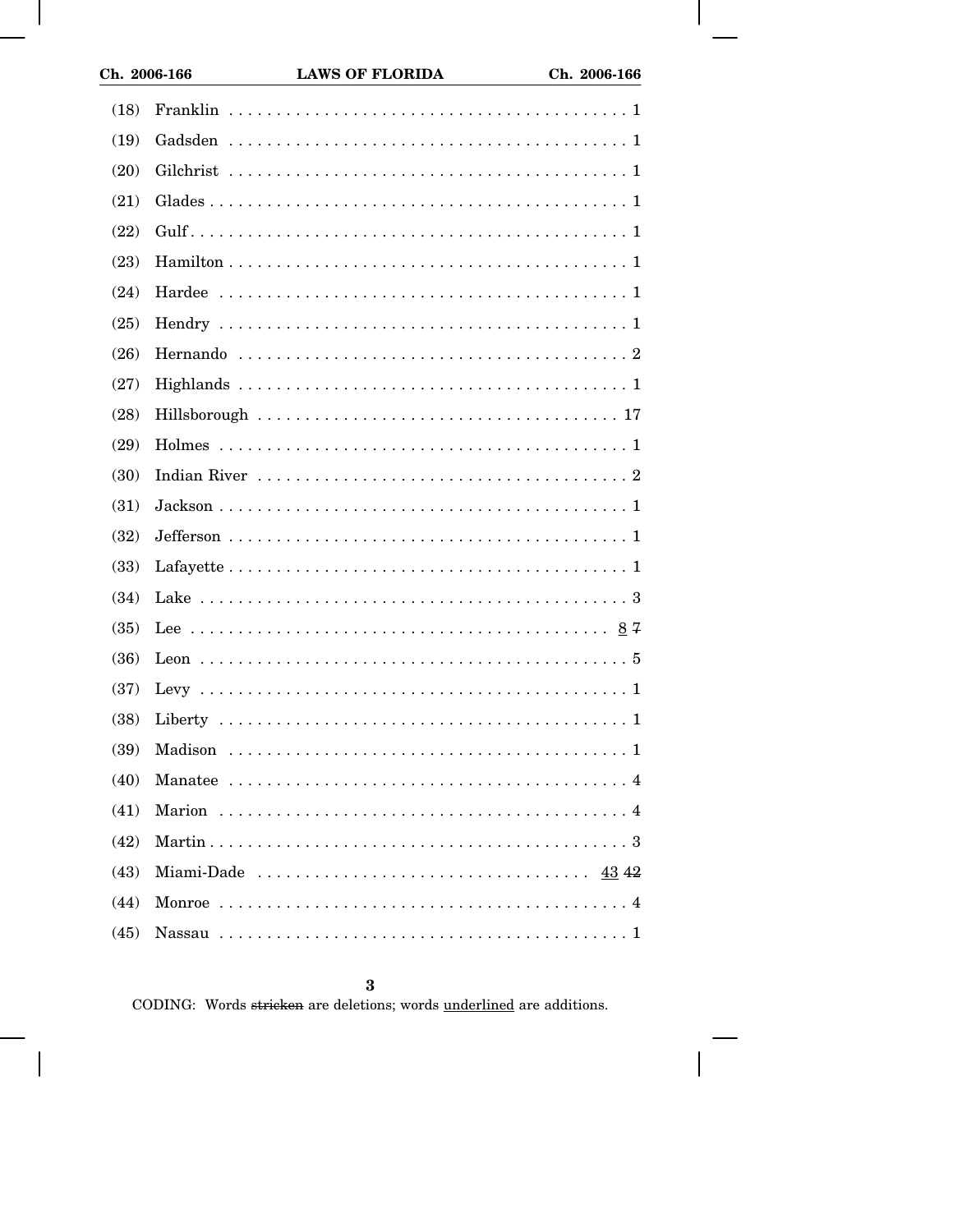| (46) |  |
|------|--|
| (47) |  |
| (48) |  |
| (49) |  |
| (50) |  |
| (51) |  |
| (52) |  |
| (53) |  |
| (54) |  |
| (55) |  |
| (56) |  |
| (57) |  |
| (58) |  |
| (59) |  |
| (60) |  |
| (61) |  |
| (62) |  |
| (63) |  |
| (64) |  |
| (65) |  |
| (66) |  |
| (67) |  |

Section 3. (1) The Governor may not fill the circuit and county court judicial offices created in sections 1 and 2 of this act by appointment, but those offices shall be filled by election in the 2006 general election pursuant to chapter 105, Florida Statutes. Candidates for the circuit and county court judicial offices created in sections 1 and 2 of this act shall qualify as provided in chapter 105, Florida Statutes, except that candidates qualifying under this act shall qualify no earlier than noon of the 50th day, and no later than noon of the 46th day, before the primary election.

(2) The Legislature finds that an emergency does not exist and the public business does not require immediate appointment of the circuit and county court judicial offices created in sections 1 and 2 of this act.